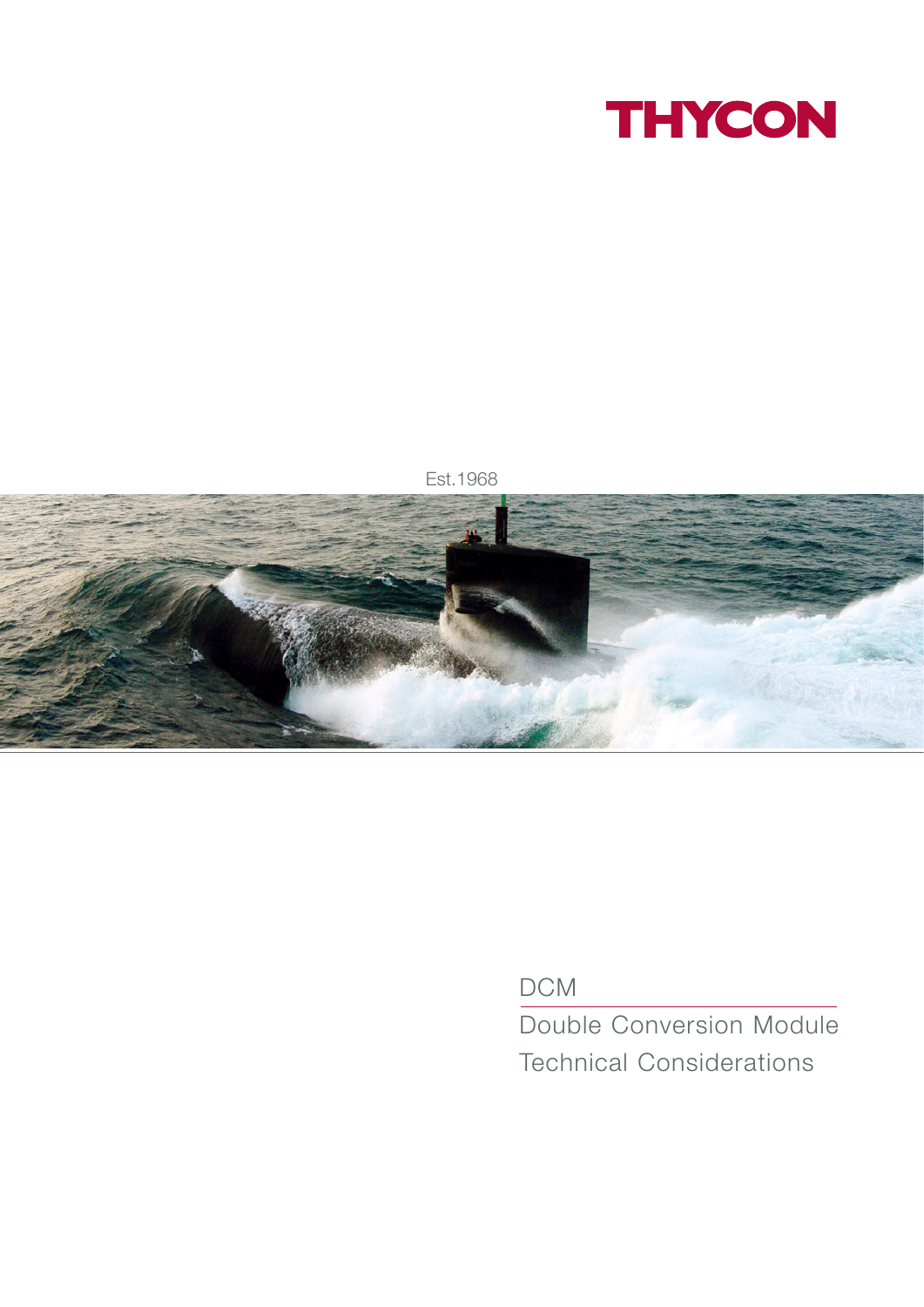

#### **Overview**

The parallel operation of converters for increased output power or redundancy is commonplace but poses problems for larger systems. The Thycon DCM is a new approach which minimises component count, simplifies start and fault -recovery procedures while maintaining a high degree of redundancy and reliability. There are a number of specialised features and technologies in the DCM providing long term advantages for both the client and system installer.

#### **Transformers**

These may be supplied by the System Installer and sourced locally to avoid transportation costs and increase local content, (though Thycon may also manufacture them if required). Thycon will provide a transformer specification to achieve optimal performance in conjunction with the DCM modules.

#### **Input Power Factor and THD**

The rectifiers in each DCM are 12- pulse and operate at a high power factor. Improvement in input power factor to unity and THD may be achieved by inclusion of an optional Thycon APR module. Single or multiple APR modules may be supplied depending on the availability and performance requirements of the DCM system.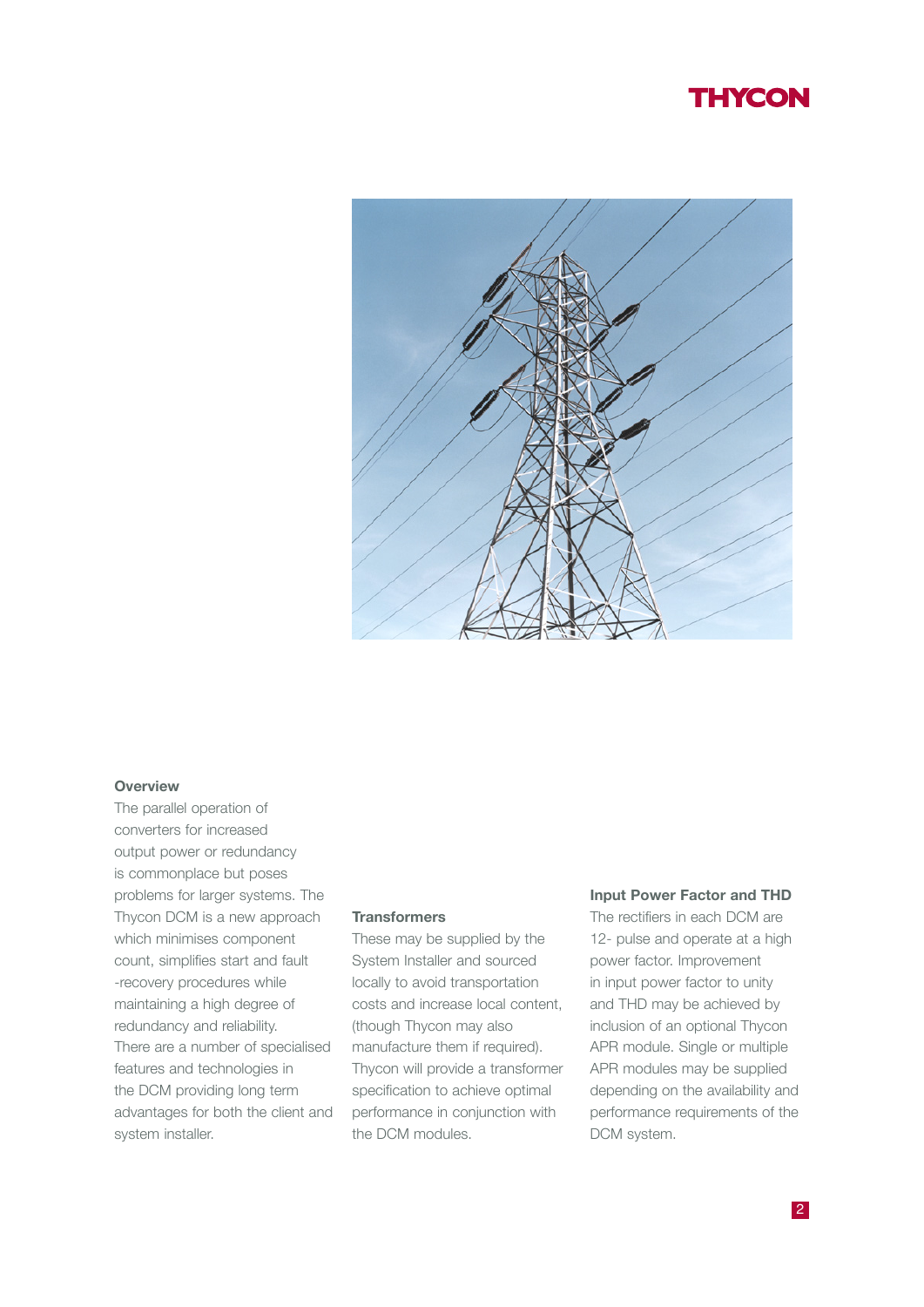

### **Overload Capability and Crest Factor**

Transformers and motors draw large inrush currents on magnetization. The DCM system must provide this current which will be several times the nominal current, depending on the load characteristics.

It is important for the total DCM inverter output to be able to provide this inrush current. As the current exists for only a short period, it is not necessary for Thycon to fully rate the DCM modules for this current. Instead we rely on our "Static Flywheel" technology to ride through these current surges. This reduces equipment cost and physical size.

Other manufacturers, without this capability must design them for 3 or 4 p.u. to cope with these occasional transient conditions; this would be tantamount to installing a 4MW inverter for a 1MW application.

Thycon DCMs have two unique features which circumvent these problems:

• They use thyristors which do not fail on cycle- long overloads.

• They are fitted with "Static Flywheels" which provide vast amounts of transient commutation power to the inverters and can directly supply the asymmetric magnetisation energy to the transformers (or starting current for motors). In fact, the static flywheels can provide 2 p.u. reactive power indefinitely (3 p.u. recommended for SFCs).

The superior thermal overload capability of thyristors compared to IGBTs is partly due to the lower conduction losses but principally to the fact that thyristors do not de-saturate whereas transistors do, which means that beyond a certain current level (approx. 4 x rated) the transistor will limit the current for a few tens of microsecond and then shut down via the gate circuit or fail.

A typical IGBT can conduct a maximum of 7200A for 1ms whereas the thyristors fitted in each DCM can conduct 26kA for 10ms. Conventional VSIs (Voltage Source Inverters) rely on PWM (pulse-width modulation) to control output voltage and hence the current. Thus the magnetization of a transformer can be done progressively in the form of a ramped "soft-start".

However, if additional loads are added to an energised system, the existing loads will be required to be disconnected and the PWM controls will again ramp control the output voltage to limit the inrush current to the newly connected transformer. This is a likely scenario in SFCs for dockside ship-supplies when a new arrival connects to the SFC bus or ring-main.

Thycon DCMs rely on their unique Static Flywheels to provide asymmetric inrush currents irrespective of the state-of-load of the inverters thus avoiding problems related to ramping, voltage dips and under-voltage protection systems.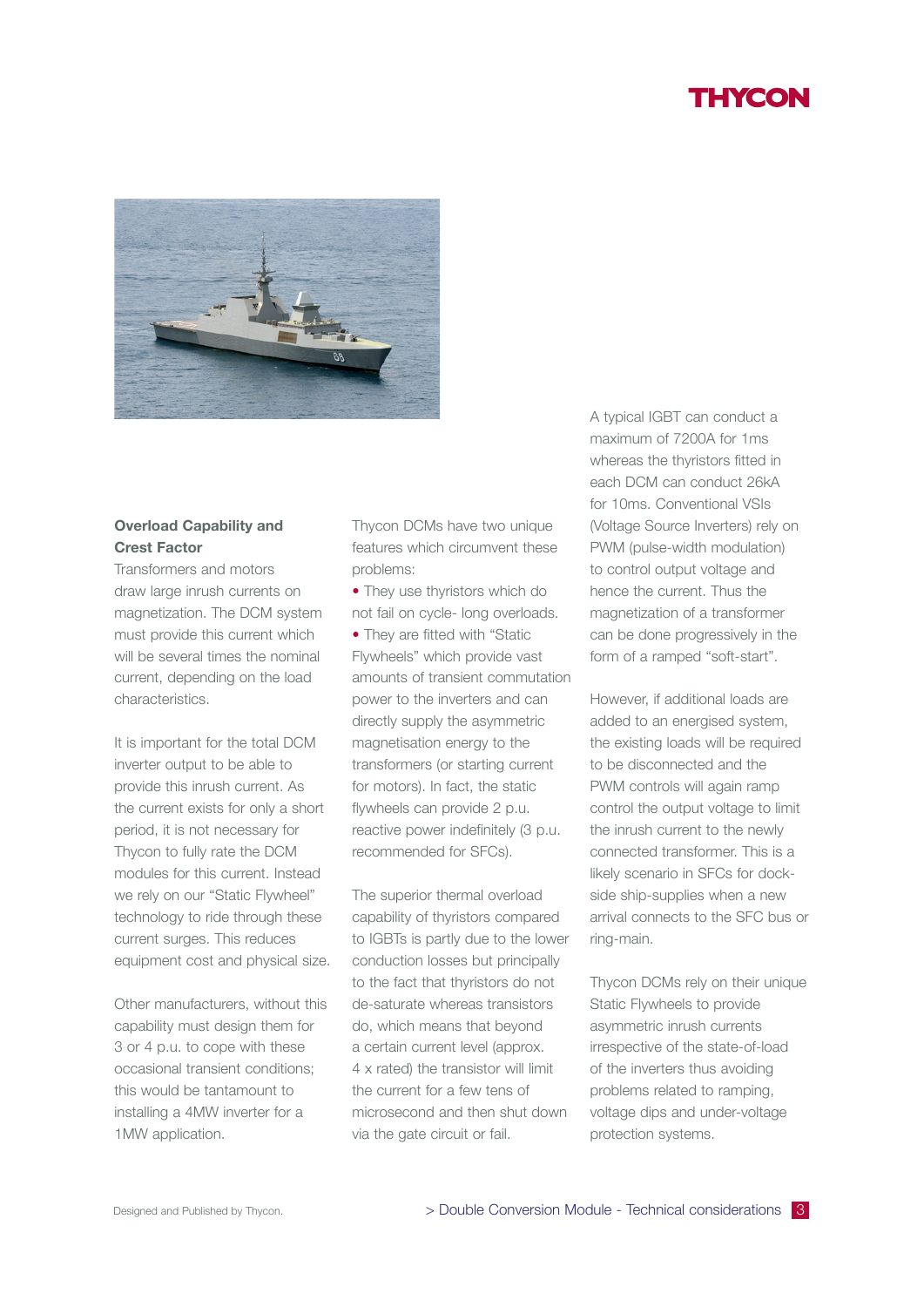

Fig. 1. Wired IGBT substrate prior to encapsulation (Courtesy ABB Switzerland)



Fig. 2. Failed IGBT module (Courtesy ABB Switzerland)

### **Efficiency**

All Thycon converters use thyristors in a two-level current source configuration which means that current flows through only two semiconductors with low on-state voltages; about half the conduction losses of an IGBT. More importantly, the thyristors switch at line frequency whereas IGBTs in LV (Low Voltage) VSIs switch typically at >3kHz in order to synthesize a sine- wave of acceptable THD. This adds at least 30% to already significant conduction losses with further increases due to filters needed to attenuate the high switching flanks of the output waveforms.

MV (Medium Voltage) VSIs have devices switching at <1kHz but these tend to be used in the more complex 3-level configuration which improves the waveform and makes the lower switching frequency possible.

However HV semiconductors produce much higher switching losses and the current also flows over four devices instead of two. Some attempts at making two level VSIs with series connected LV devices are made but the net result is always the same.

The high switching frequency also provokes losses in output transformers or motors of about 1.5%. It has been shown that thyristor-based load commutated inverters (LCIs) offer the highest efficiencies, of up to 1.5 %, excluding transformer losses. Thus, used in typical configurations, Thycon DCMs can result in power savings of around 300kW in a 10 MVA system.

#### **Reliability**

Reliability is a measure and prediction of failure rates. Failure mechanisms are various but they fall into three well-defined categories: infant mortality, useful life and wear-out. Some components (such as ordinary incandescent light bulbs) have a low failure rate during a short (500hrs) useful life and a rapidly increasing rate thereafter.

### Solid-state devices

(semiconductors) such as thyristors, have extremely long useful lives of 20 to 30 years due to a very low random failure rate. Though semiconductors may be amongst the most critical, they are not the only components in a power electronic system: control and gating circuits also use many components and the higher the number of components, the lower the reliability.

A further consideration is the manner in which a piece of equipment fails.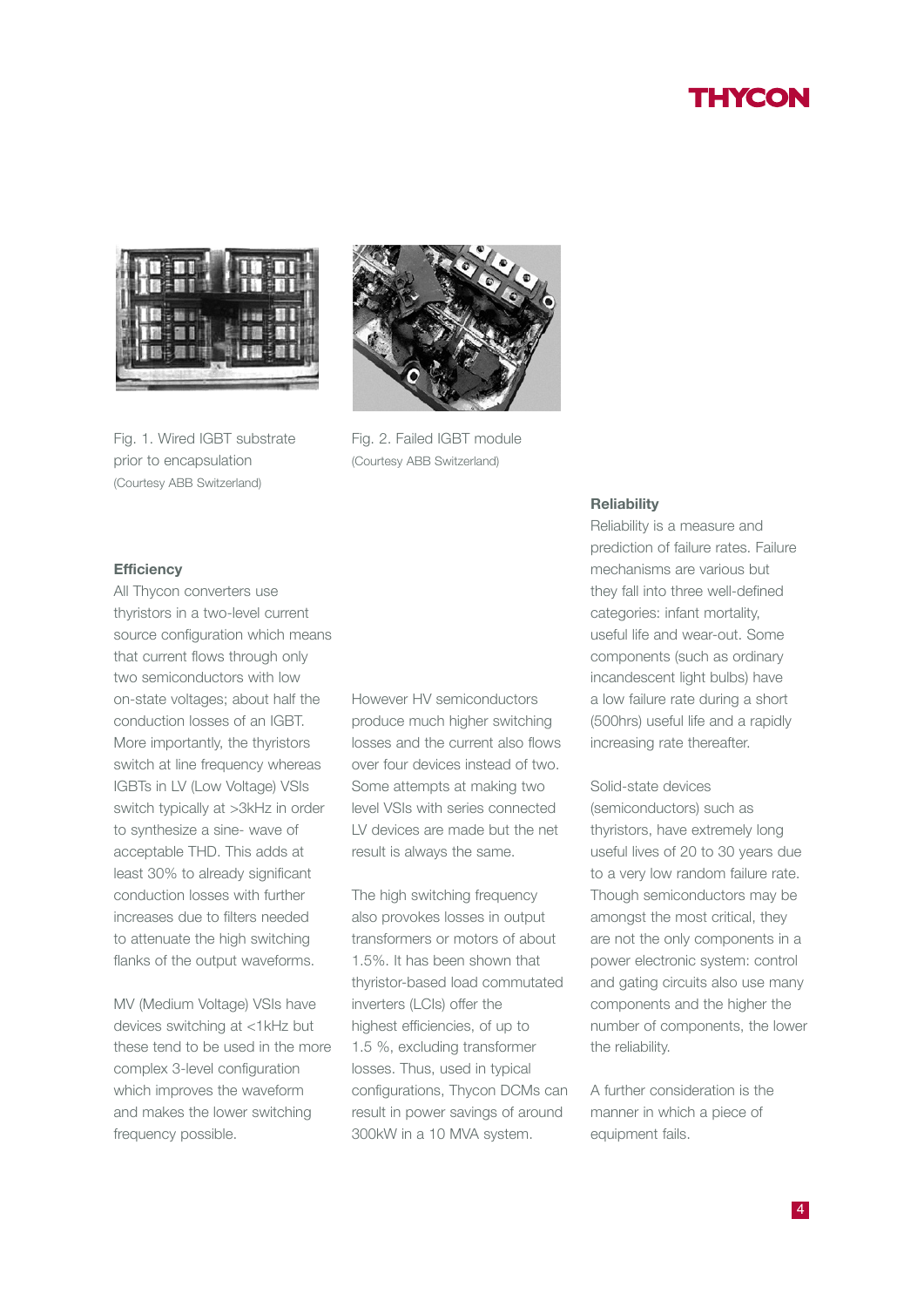| Component                   | FIT |
|-----------------------------|-----|
| IGBT chip @ 50A / chip      | 6   |
| Diode chip @ 100A / chip    | 3   |
| IGBT module (4.5kV / 1200A) | 180 |
| Thyristor (4.5kV / 2000A)   | 20  |
| Diode $(4")$                | 15  |
| IGBT gate-drive             | 150 |
| Thyristor gate-drive        | 100 |
| Resistor                    | 10  |
| Capacitor                   | 20  |
| Choke                       | 10  |
| Transformer                 | 20  |

Fig. 3. Typical component failure rates

When a thyristor junction overheats, it will fail to block and as a result, the equipment will shut down. The failure is not necessarily destructive and the device may recover; in any event, no collateral damage occurs.

This is not the case with IGBTs which generally explode on failure producing a short across the supply. Fuses are sometimes used to limit the energy of the explosion but IGBTs, in module form, contain fine aluminium bonding wires (Fig. 2) which rupture faster than fuses. Fig. 2 shows an example of a failed IGBT module: the resulting plasma invariably causes arcing within the equipment and may cause arcs to strike outside, depending on the design of the enclosure.

#### **Reliability Calculations**

The method for calculation of equipment reliability is based on the addition of failure rates of all the components and the result is dependent on the number of components and their individual FIT (Failures In Time) rates. Typical failure rates are shown in Fig. 3.

A striking difference in reliability between the thyristor and the IGBT module can be seen from the table of Fig. 3. Thyristors are monolithic devices meaning that one housing contains one chip whereas IGBTs are multichip devices meaning that one device contains many chips, as illustrated in Fig. 4 and Fig. 5. Of all the components listed in Fig. 3, inductors and resistors have the lowest FIT rates of all components and capacitors used in the static flywheel are also amongst the most reliable devices.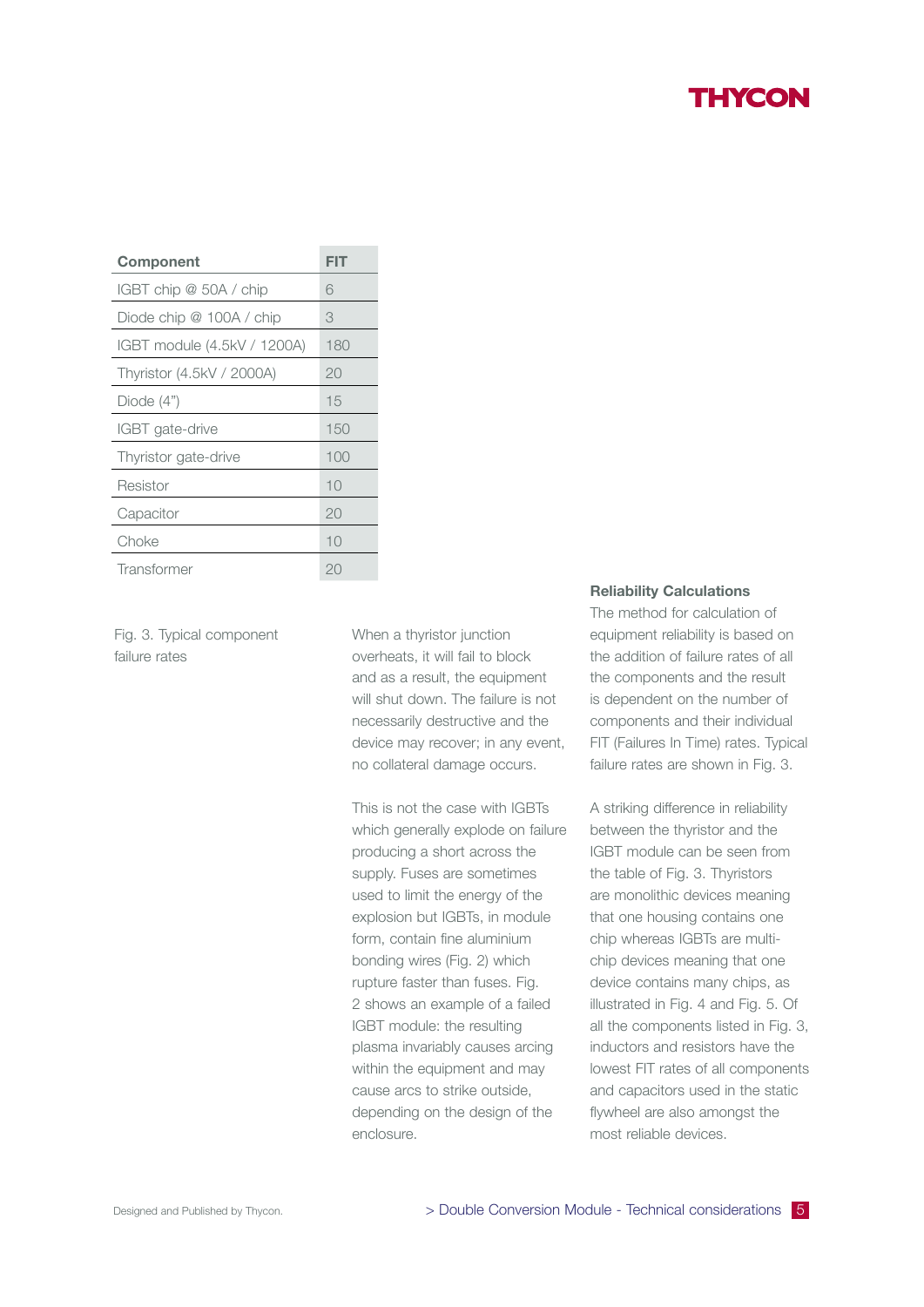

junction-termination protection-ring



Fig. 4. Wafer and complete presspack thyristor (Courtesy ABB Switzerland Ltd)

Fig. 5. IGBT module substrate with 36 chips and IGBT module encapsulating substrate (Courtesy ABB Switzerland Ltd)

Thycon DCMs are composed principally of passive components and thyristors. The control cards are few in number so that overall component count is held at an absolute minimum. Furthermore, Thycon manufactured magnetics are wound with VO rated Nomex for the longest possible useful life in harsh environments; the DCMs are air-cooled and require no air-conditioning systems and protection is by circuit breakers (fuse-less design).

Components and particularly semiconductors are, of course, the main drivers of reliability but mechanics and particularly cooling systems also play an important role. By using low-loss power electronic semiconductors and passive components the losses in the DCMs are more distributed thus permitting air cooling up to relatively large powers. In some highly polluted environments or outdoor applications the Thycon DCM can be naturally cooled (with appropriate de-rating).

Most high power IGBT inverters require water cooling with the associated pipes, pumps, hose unions, filters and de-Ionised water systems and these are a further source of failure and increased maintenance costs.

Mechanically, the DCMs are built into cubicles with 2.0mm thick steel panels and components and sub-assemblies are mounted to withstand seismic activity.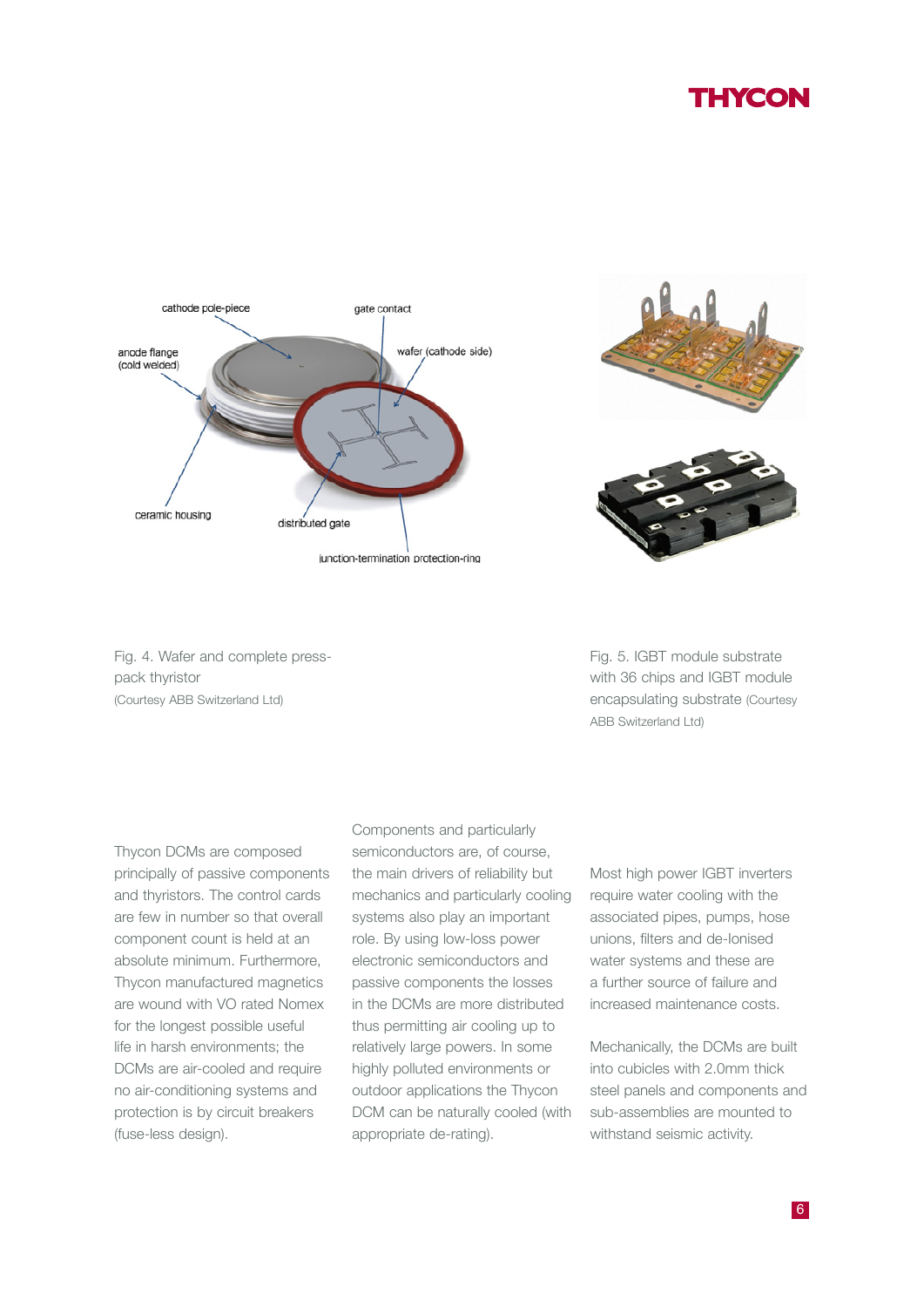| <b>Feature</b>                       | <b>Conventional IGBT</b>                               | <b>DCM</b>                                 |
|--------------------------------------|--------------------------------------------------------|--------------------------------------------|
| Overload capability                  | low                                                    | high                                       |
| Cooling                              | water                                                  | air                                        |
| Component count                      | high                                                   | low                                        |
| Controller boards<br>and gate drives | many                                                   | few                                        |
| Inverter losses                      | high                                                   | low                                        |
| Failure mode                         | explosive                                              | recoverable                                |
| Reliability                          | low                                                    | high                                       |
| Life expectancy<br>(cycles)          | low                                                    | high                                       |
| Repairs                              | Expensive (replace<br>inverter or buy<br>custom parts) | Inexpensive<br>(replace standard<br>parts) |
| Load harmonic<br>suppression         | extrenal filters<br>needed                             | inherent                                   |
| Efficiency                           | low                                                    | high                                       |
| Installation                         | by OEM                                                 | by local distributor                       |

#### **Redundancy**

System availability is enhanced by the use of redundant inverters. The smallest number of inverters in a redundant system is two thus a 1.6 MVA redundant system might be composed of 2 x 1.6MVA modules but this would not be very cost-effective since it requires installing twice the required capacity. A cost and space saving approach would be to use 3 x 0.8MVA.

One unit can then be isolated for repair or exchange while the remaining two DCM modules continue to operate supporting the full 1.6MVA load. A higher number of DCMs may be connected to provide higher levels of redundancy. For instance, a 1.8MVA redundant system could be built from 4 x 0.6MVA modules (N+1) or 5 x 0.6MVA modules  $(N+2)$ .

The concept, of redundancy can be applied to lower power units using a larger number of inverters but one should nevertheless consider the overall failure rates per the examples of Fig. 3 and maintenance costs resulting from a large number of small units particularly when these contain repeated functions such as controller boards and by-pass switches.

The Thycon DCM approach to UPS and SFC systems introduces a new degree of flexibility in all aspects of power conversion from specification through ordering installation, commissioning, operation, repair and recycling. All these benefits lead to greatly reduced cost-of-ownership for end-users and cost-effective sales and installation processes for local Distributors and Integrators.